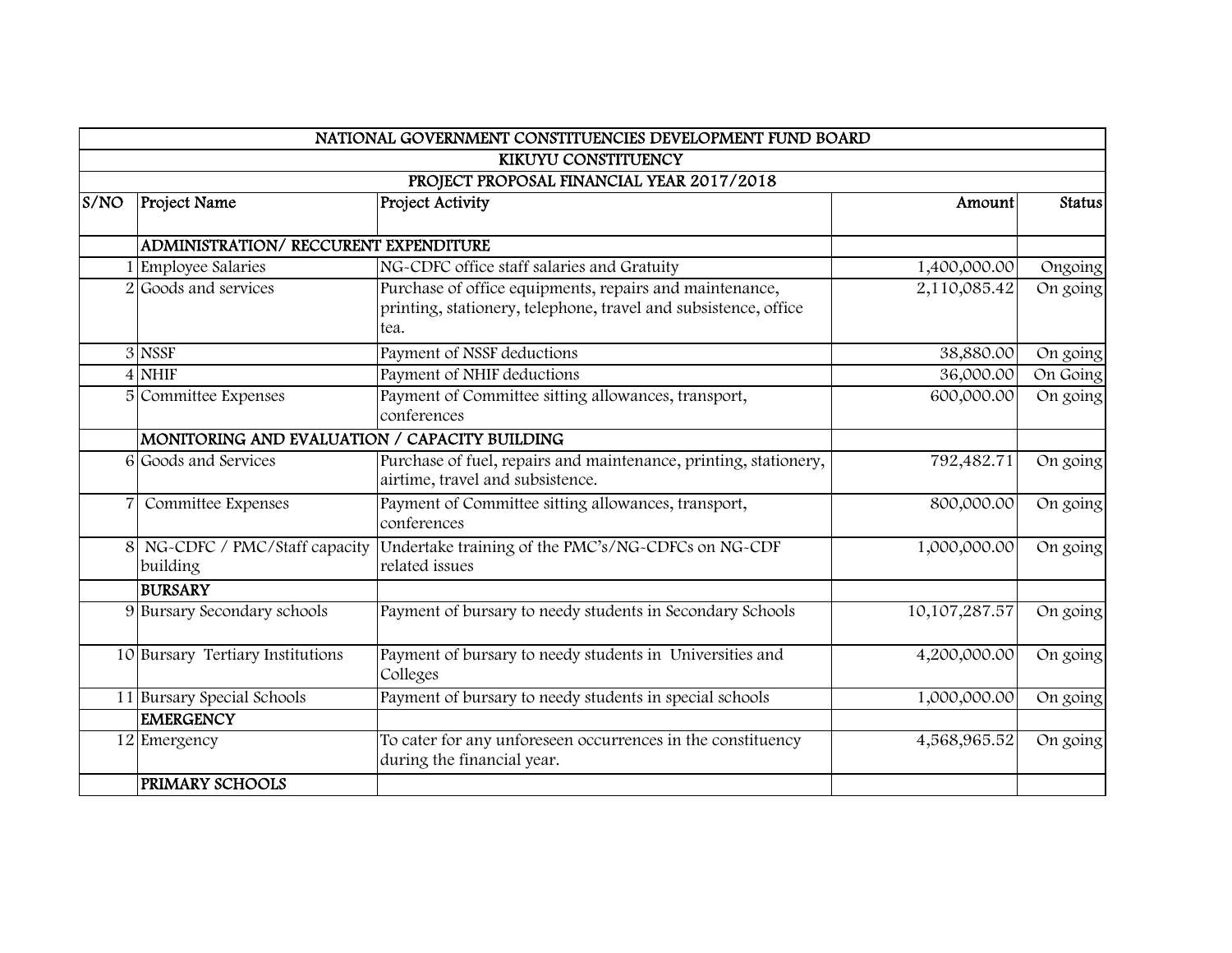| 13 Ndiguini primary school           | Purchase of 5 acres of Land for the construction of a new<br>school                                                                                                | 12,000,000.00 | <b>New</b> |
|--------------------------------------|--------------------------------------------------------------------------------------------------------------------------------------------------------------------|---------------|------------|
| 14 Kidfarmaco Primary school         | Completion of $4 - 2nd$ floor classrooms (walling, roofing, fixing<br>doors & windows, all finishes & electrical works)                                            | 3,000,000.00  | On going   |
| 15 Kikuyu Township primary<br>school | Completion of Dormitory $\sim$ 2 <sup>nd</sup> floor (walling, roofing, fixing<br>doors & windows, all finishes & electrical works)                                | 4,000,000.00  | On going   |
| 16 Gikambura Primary School          | Renovation of 9 classrooms by reinforcing the doors $\&$<br>windows, (Plastering, re-roofing, fixing window panes,<br>flooring, painting and fixing fascia boards) | 3,450,000.00  | On going   |
| 17 Riu Nderi primary school          | Construction of 2 storied classrooms (substructures work,<br>walling, slab, fixing doors & windows, finishes & electrical<br>works)                                | 2,500,000.00  | On going   |
| 18 HGM Kinoo primary school          | Completion of 2 classrooms $\sim 1^{st}$ floor & a ramp (walling, slab,<br>fixing doors & windows, finishes & electrical works)                                    | 3,000,000.00  | On going   |
| 19 Mama Ngina primary                | Construction of 3 classrooms (column & base provision,<br>casting $1st$ floor slab, plastering works, painting & electrical<br>works)                              | 3,000,000.00  | On going   |
| 20 Kerwa Primary School              | Renovation of 6 classrooms (floor screeding, internal<br>plastering, keying, glazing works, painting, re-roofing)                                                  | 1,500,000.00  | On going   |
| 21 Nderi primary School              | Renovation of 6 classrooms (floor screeding, internal<br>plastering, keying, glazing works, painting, re-roofing)                                                  | 1,500,000.00  | On going   |
| 22 Mai- a-ihii Primary School        | Renovation of 6 classrooms (floor screeding, internal<br>plastering, keying, glazing works, painting, re-roofing)                                                  | 1,500,000.00  | On going   |
| <b>SECONDARY SCHOOLS</b>             |                                                                                                                                                                    |               |            |
| 23 Karai Day Secondary school        | Construction of dormitory 80 students capacity (Ground Floor<br>slab, walling, fixing doors & windows, painting & electrical<br>works)                             | 5,000,000.00  | <b>New</b> |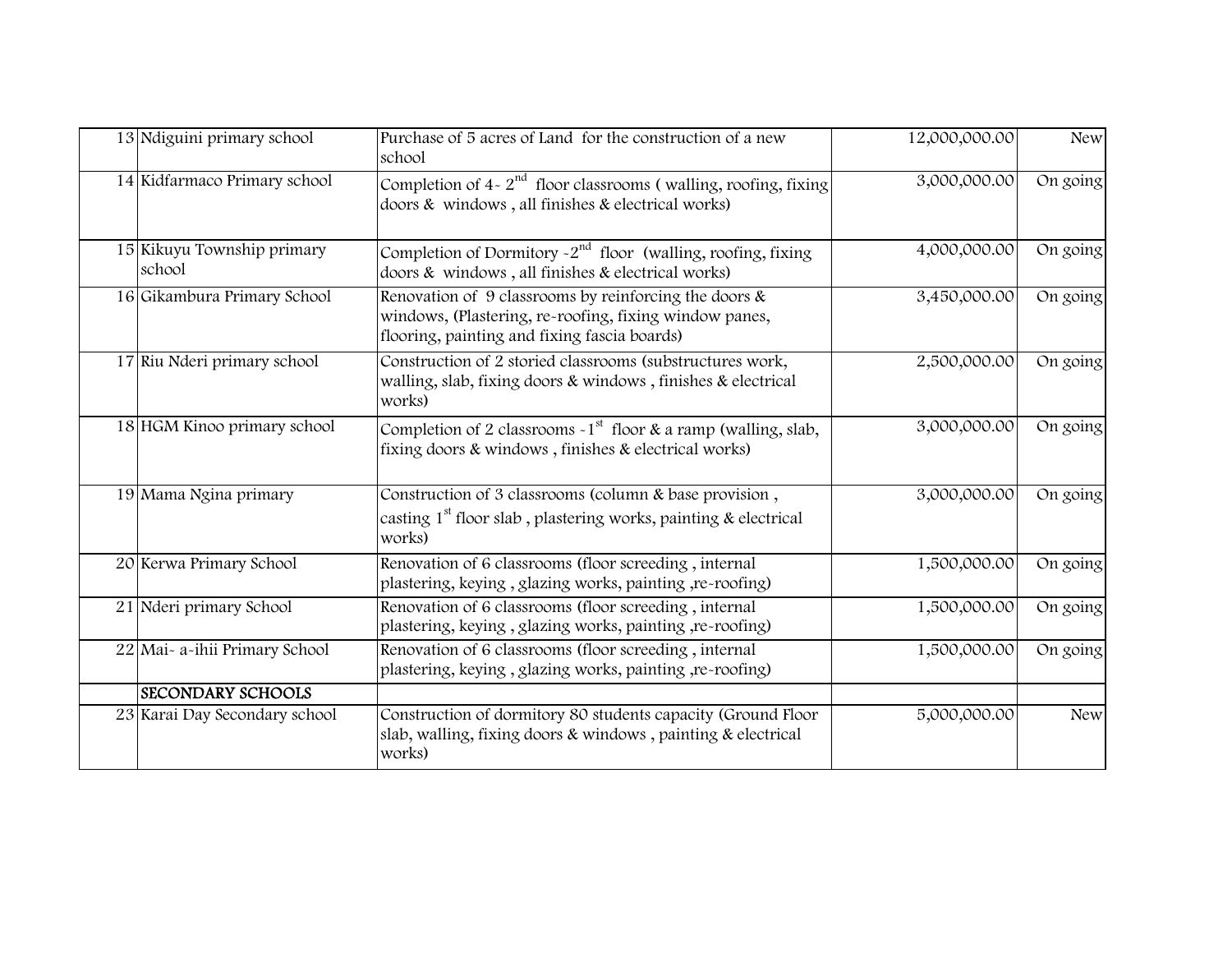| 24 Lusigetti Senior high school          | Construction of Laboratory (substructure work, walling,<br>roofing work, fixing doors & windows, finishes, electrical<br>works & plumbing works) | 3,000,000.00  | On going |
|------------------------------------------|--------------------------------------------------------------------------------------------------------------------------------------------------|---------------|----------|
| 25 Musa Gitau Secondary school           | Completion of dormitory -2nd floor (walling, fixing doors $\&$<br>windows, painting, Finishes & electrical works)                                | 4,000,000.00  | On going |
| 26 Kerwa secondary school                | Construction of laboratory (substructure work, walling, roofing<br>work, fixing doors & windows, finishes, electrical works &<br>plumbing works) | 3,000,000.00  | On going |
| 27 Muhu Secondary school                 | Completion of multipurpose hall (ramp construction, store<br>"kitchen serving area, external finishes, plastering, painting)                     | 500,000.00    | On going |
| <b>SECURITY</b>                          |                                                                                                                                                  |               |          |
| 28 Karinde chief's office                | Completion of chiefs' office (plastering, fixing of doors &<br>windows, painting, ceiling, external finishes & electrical<br>works)              | 1,150,000.00  | On going |
| <b>SPORTS</b>                            |                                                                                                                                                  |               |          |
| 29 Constituency sports tournament        | Carry out constituency sports tournaments and the winning<br>teams be awarded with trophies, balls, games kits and annual<br>marathon            | 678,321.80    | On going |
| <b>ENVIRONMENT</b>                       |                                                                                                                                                  |               |          |
| 30 Kamangu primary                       | Tree planting                                                                                                                                    | 113,053.64    | On going |
| 31 Nachu Secondary                       | Tree planting                                                                                                                                    | 113,053.64    | On going |
| 32 Nachu Primary                         | Tree planting                                                                                                                                    | 113,053.64    | On going |
| 33 Gicharani primary                     | Tree planting                                                                                                                                    | 113,053.64    | On going |
| 34 Nderi primary                         | Tree planting                                                                                                                                    | 113,053.64    | On going |
| 35 Magutuini primary                     | Tree planting                                                                                                                                    | 113,053.64    | On going |
| <b>STRATEGIC PLAN</b>                    |                                                                                                                                                  |               |          |
| 36 Strategic plan                        | Development of Constituency Strategic plan 2017/2018-<br>2020/2021                                                                               | 1,200,000.00  | On going |
| <b>TOTAL</b>                             |                                                                                                                                                  | 81,310,344.86 |          |
| ADMINISTRATION AND RECURRENT EXPENDITURE |                                                                                                                                                  |               |          |